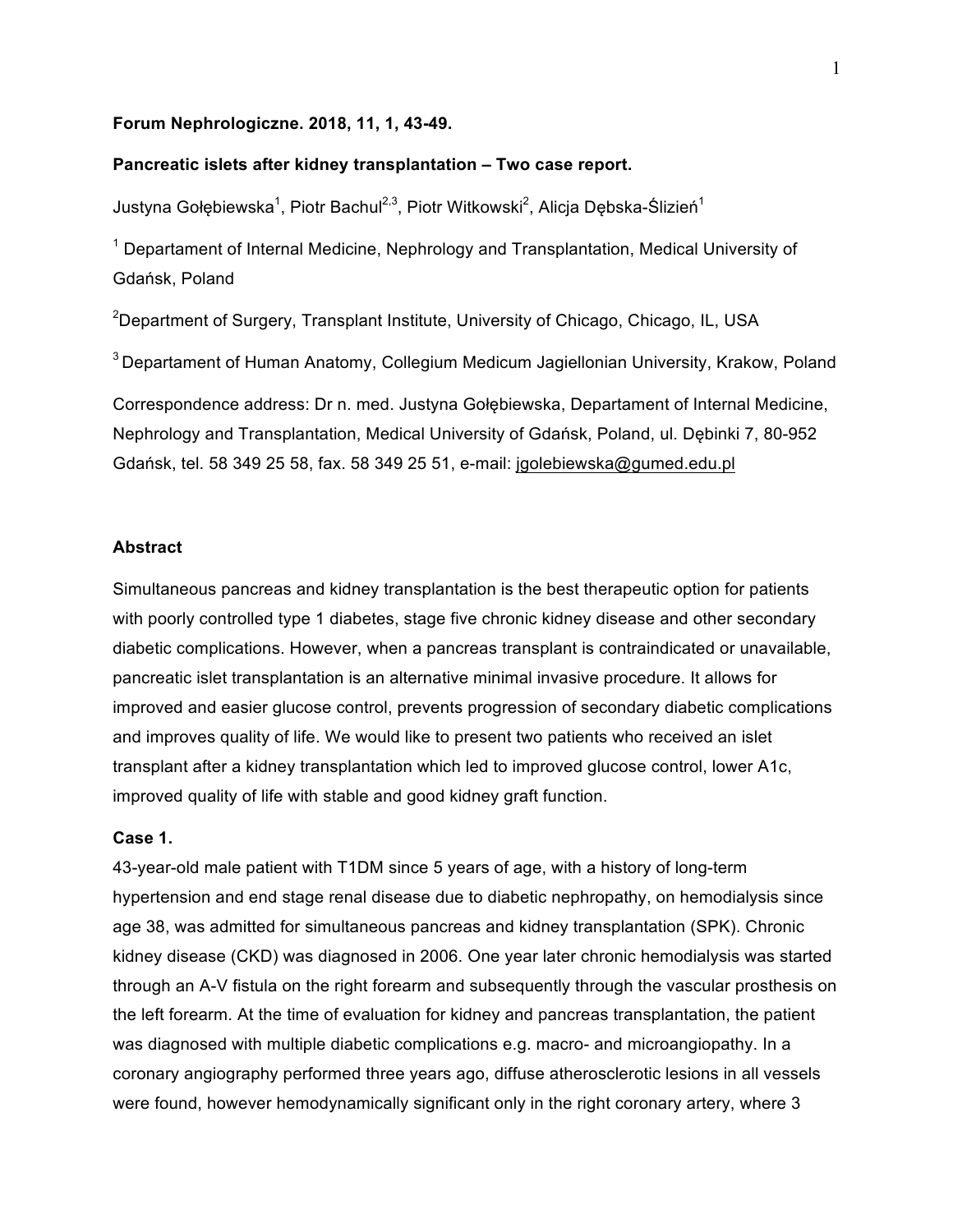stents were implanted. In addition, due to atherosclerosis of the lower limbs, one stent to each vessel of both thighs was implanted. In the pre-transplant CT scan of the abdominal cavity and pelvis, extensive calcifications in arterial vessels were found, including common, external and internal iliac arteries, bilaterally. The patient had no hemodynamically significant changes in the carotid and vertebral arteries. He had surgery for cataract of the left eye and bilateral diabetic retinopathy. There were sensory losses in the lower limbs in the course of diabetic neuropathy. Glycemic control was unsatisfactory, with A1c between 10-12%, despite treatment with an insulin pump. The average daily insulin dose was about 40-50 units. The patient experienced several episodes of severe hypoglycemia per month, due to development of hypoglycemia unawareness, despite the fact that he tried to prevent hypoglycemic attacks by maintaining an elevated level of glucose in the serum and taking lower than optimal doses of insulin. There were no other comorbidities. The patient had already undergone subtotal parathyroidectomy while on dialysis. Family history was non-significant. Since 2005, the patient stopped smoking. The patient weighed 73 kg and the BMI was 23.3 kg/m2. Patient underwent pancreas and kidney transplantation on July 18, 2012. The donor was a 19 year-old man who died due to a cranial-cerebral injury. Donor blood type A was compatible with the recipient's blood type. The degree of match in histocompatibility complex (HLA – human leukocyte antigen) included only 1 compatible antigen in group A(5 incompatible antigens). PRA(panel of reactive antibodies) measured by solid-phase assays was 0.

A four-drug combination of immunosuppression was used: glucocorticosteroids, tacrolimus (Prograf), mycophenolate mofetil (CellCept), with Thymoglobulin as an induction. The kidney was transplanted into the right iliac fossa by anastomosing the graft vessels with the external iliac vessels of the recipient. The urethra was implanted into the urinary bladder on the "double J" urethral catheter. Next, the pancreas was implanted by anastomosing the portal vein with the superior mesenteric vein of the recipient, and arterial vessels of the pancreas using the conduit created from donor's common iliac artery. While the intestinal anastomosis was performed, the venous anastomosis became thrombotic. Attempts to restore the blood flow through anastomosis between mesenteric vein of the recipient and the donor's portal vein proved to be ineffective and the transplanted pancreas was removed. Immediately after the procedure, diuresis was observed (over 1200 ml per day) with reduction of plasma creatinine level. The patient did not require hemodialysis. The postoperative course was uncomplicated with creatinine level 1.0 mg/dl at discharge.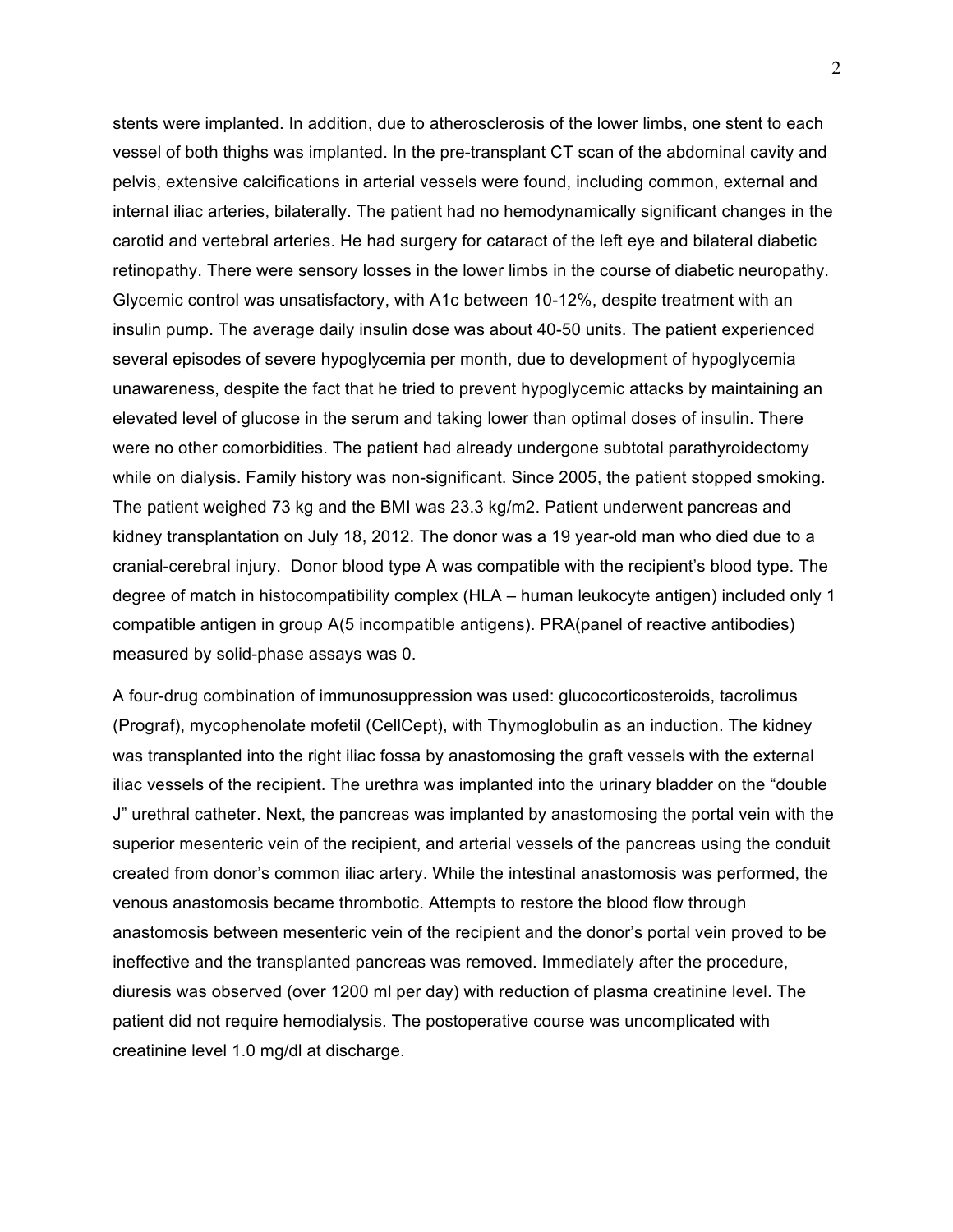After kidney transplantation, the patient still had problems with maintaining normal blood glucose control, and his HbA1c was maintained at 12%. Due to advanced atherosclerotic changes in arterial vessels and a high risk of thrombosis, the patient did not qualified for retransplantation of the pancreas. Patient did however qualify for pancreatic islet transplantation, in order to improve glycemic control and protect the transplanted kidney from the development of diabetic nephropathy and progression of atherosclerotic lesions in the blood vessels. Because the patient was already taking immunosuppressive medications after kidney transplantation, pancreatic islet infusion, as a minimally invasive procedure, came with a relatively low risk of complications with the potentially high benefit of stopping the progression of diabetic complications. Due to the very poor glycemic control, which did not promise good cooperation, especially with a limited prospect of achieving insulin independence, the patient had to demonstrate effective collaboration with the diabetologist in order to reach an A1c level of 9% or below.

After a few months, the patient had the required A1c level and the pancreatic islet transplantation was performed on October 13th, 2014, with an amount of 306,401 IEQ (IEQ islet equivalents). The donor, was a 51-year-old man who died of a cranial-cerebral injury, and had matched blood type A. This time all antigens in the HLA complex were incompatible (in the recipient no anti-HLA antibodies were found in solid-phase assays), and one incompatible antigen repeated, which was also present in the kidney donor. Induction was made using basiliximab and entanercept. Immunosuppressive therapy initiated with kidney transplantation with tacrolimus, mycophenolate mofetil and prednisone was also continued. The pancreatic islet transplantation consisted of an infusion of pancreatic islets suspended in a special liquid containing human albumin and heparin. Infusion of the islets was made through a catheter inserted through a percutaneous, transhepatic approach by the interventional radiologist to the main branch of the portal vein, under the control of ultrasonography and fluoroscopy. After the transplantation, islets started to function, which was confirmed by the presence of c-peptide in the blood. After an uncomplicated procedure, the patient was advised to take insulin in order to support the pancreatic islets struggling against excessive metabolic stimulation during engraftment into the liver tissue. Gradual reduction of daily insulin intake to about 10 units per day was achieved with significantly lower fluctuations of blood glucose concentration. On posttransplant day 75 after the procedure, in the mixed meal stimulation test performed without insulin (Boost 360 mL), adequate low levels of fasting glucose 116 mg/dL and 89 mg/dL after 90 minutes stimulation, with high levels of fasting and stimulated c-peptide (0,86 pmol/mL and 3.3 pmol/ml, respectively) were observed (Figure 1). Comparing the results of the same test carried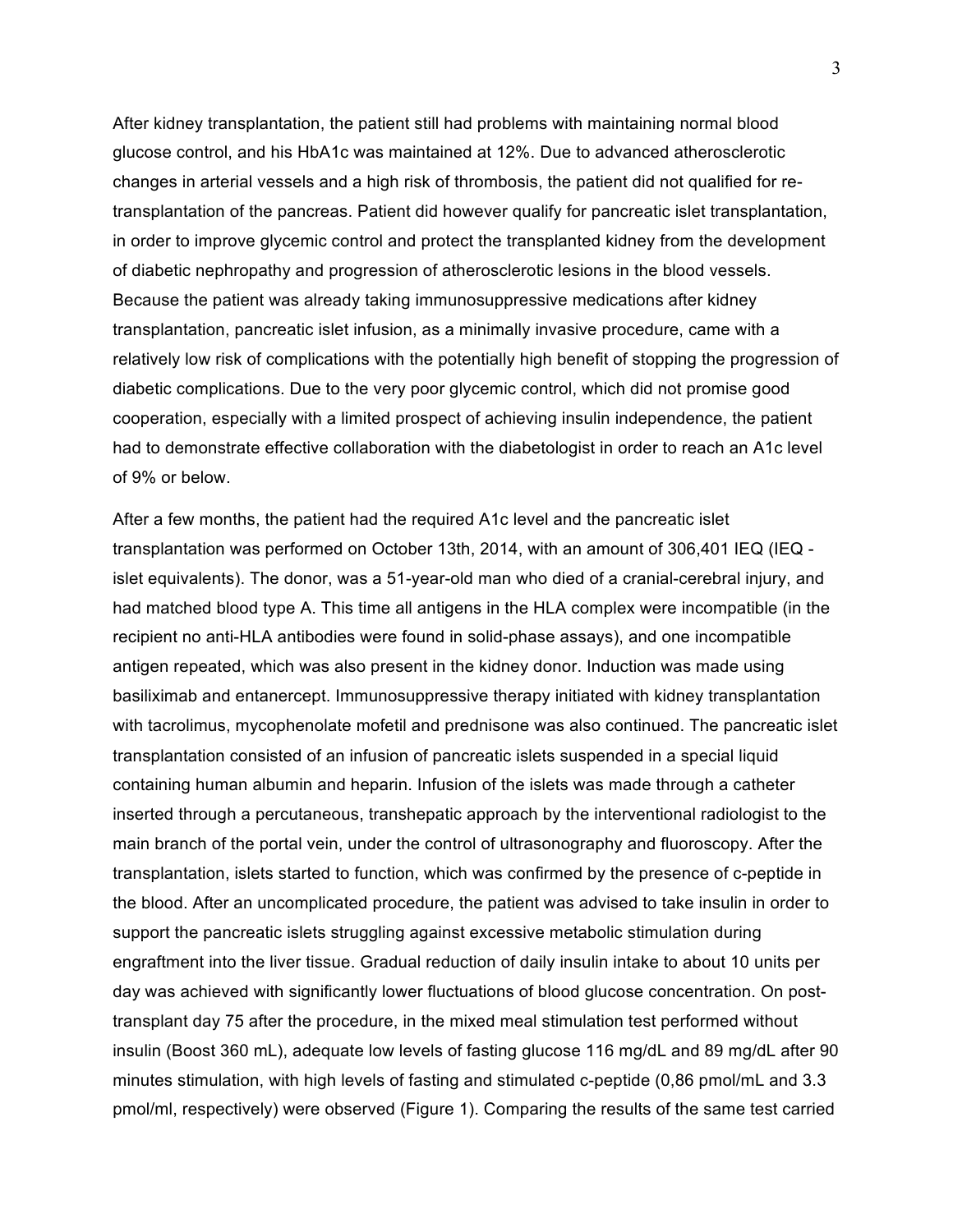out on day 7 after the procedure, it confirmed the proper engraftment of the islets in the liver tissue and improvement in their function (Figure 1). Therefore, the patient was advised to stop using insulin. In the following months, A1c gradually decreased to reach 6.2 % in 6 months after transplantation. However, a month later, A1c increased to 7.6% and the same standardized mixed meal stimulation test showed worse glycemic control (fasting glucose 140 mg/dl) and slightly lower values of fasting and stimulated c-peptide comparing to day 75 results, what confirmed the continued presence of islets with reduced function (Figure 1). A blood test did not show the presence of anti-HLA antibodies that could indicate rejection. As the islets are scattered throughout the liver, a biopsy of this organ does not allow for diagnostic histopathology of islet graft.

Therefore, on June  $12<sup>th</sup>$ , 2015, the patient received a 2nd pancreatic islet transplant in the amount of 535,312 IEQ. The donor was a 28-year-old man who died due to cranial cerebral trauma with a compatible blood type 0 and with one match between HLA B antigen (5 incompatible antigens, no HLA antibodies were detected in the recipient in the solid-phase assays). This time, none of the HLA antigen incompatibilities found in previous transplants were repeated. The treatment with tacrolimus and mycophenolate mofetil was continued with a transient increase in the doses of both drugs. Prednisone was continued at a dose of 5 mg per day. In addition, basiliximab and etanercept were given. The procedure was carried out without complications. For the past two and a half years since the second islet transplantation, the patient does not take insulin, blood glucose values are normal, and A1c is within 6.0 - 6.2% range. Similarly, the function of the transplanted kidney is stable with a creatinine concentration of 1mg/dL. There is no proteinuria.

Progression of atherosclerosis of the lower limbs was observed, requiring the implantation of another stent in the left popliteal artery. Additionally, an ischemic ulcer was developed on the foot with no evidence of osteoarthritis. Retinopathy remained stable and did not require ophthalmological intervention. The quality of vision improved soon after the first islet transplantation as a result of better blood glucose control. The patient could significantly reduce the corrective effect of the glasses. Three years post-transplant, the patient did not have any new symptoms of coronary artery disease or neuropathy and did not require intervention or change in the dose of medication. The patient still has no anti-HLA antibodies in the blood, and there are no symptoms of rejection of the kidney or pancreatic islets. Antibodies to all three donors continue to be negative in the subsequent evaluations, although in 2 of 3 donors there was only one HLA antigen matched.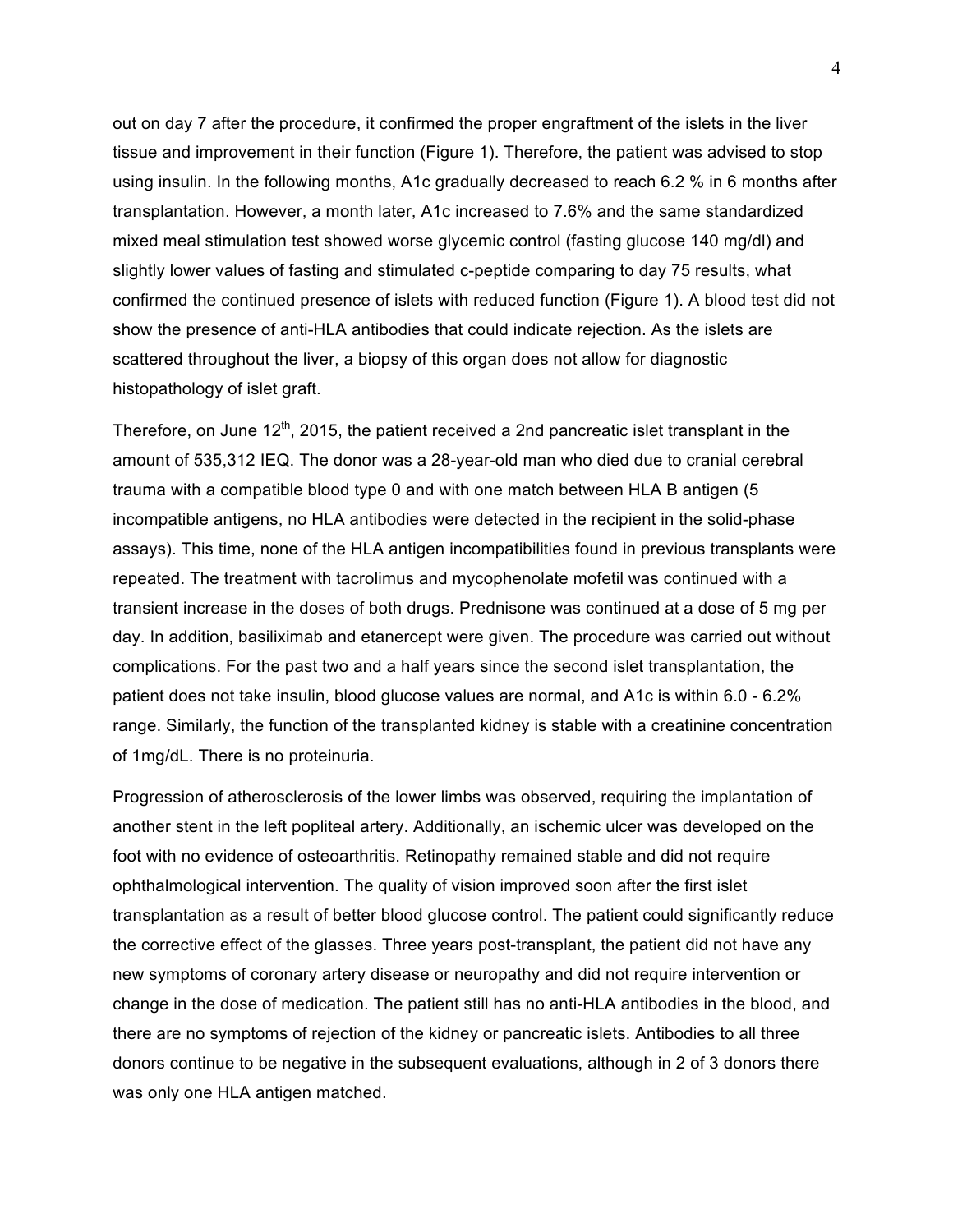#### **Case 2.**

39-year-old male, with T1DM since age 20, with a history of stage 5 chronic kidney disease (CKD) due to diabetic nephropathy, with history of hypertension and recurrent herpes, received a kidney from a living donor (brother) on September  $1<sup>st</sup>$ , 2012. Before the kidney transplantation he was on hemodialysis for 4 months through a permanent catheter implanted into his right venous angle. The blood type of the brother was compatible with the recipient's and the HLA compatibility comprised 1 matched antigen in A, B and DR groups (3 incompatible antigens). A four-drug combination of immunosuppression was used: glucocorticosteroids, tacrolimus (Prograf), mycophenolate mofetil (CellCept), with the induction of basiliximab. Immediately after the procedure, approximately 1500 ml of diuresis was observed with the reduction of plasma creatinine concentration. The patient did not require hemodialysis. The postoperative course was uncomplicated. Creatinine on discharge was 3.0 mg/dl, but within 2 weeks, it decreased to 1 mg/ml. The patient was diagnosed with chronic microangiopathic complications of diabetes and apart from nephropathy, neuropathy was also diagnosed. Due to proliferative retinopathy, patient was subjected to several courses of laser therapy. Diabetic macular edema of the left eye was treated with intravitreal injections of antibodies against endothelial growth factor. Coronary artery disease (CAD) and atherosclerosis of the intracerebral arteries and arteries of lower limbs, were excluded in tests performed as part of the evaluation for kidney transplantation. The patient's weight was 85 kg with a BMI of 29.4 kg/m2.

One month before the initiation of hemodialysis, the patient started using an insulin pump integrated with the continuous glucose monitoring system. After changing the treatment regimen, A1c decreased from 11% to 6.3%. The daily insulin requirement was 70-90 units. However, despite this treatment, large fluctuations of glucose concentration were observed, and the patient complained of episodes of severe hypoglycemia 1-3 times per week. Also, there were hypoglycemic attacks, accompanied with confusion, signs of memory loss and visual disturbances. Therefore, at the beginning of 2013, just three months after a kidney transplantation, when the kidney graft function was stable with creatinine 1.0 mg/dl, the patient was offered a pancreas whole-organ transplantation or pancreatic islet transplantation. The patient chose pancreatic islet transplantation as a less invasive procedure, with a lower risk of complications. He was previously informed that compared to a whole-organ pancreas transplantation, the chance for complete insulin withdrawal is less and it may be necessary to perform subsequent islet infusions from different donors. On March 26<sup>th</sup>, 2013, pancreatic islets were transplanted in the amount of 625,054 IEQ isolated from pancreases procured from two deceased donors: a 28-year-old woman and a 47-year-old man, both died as a result of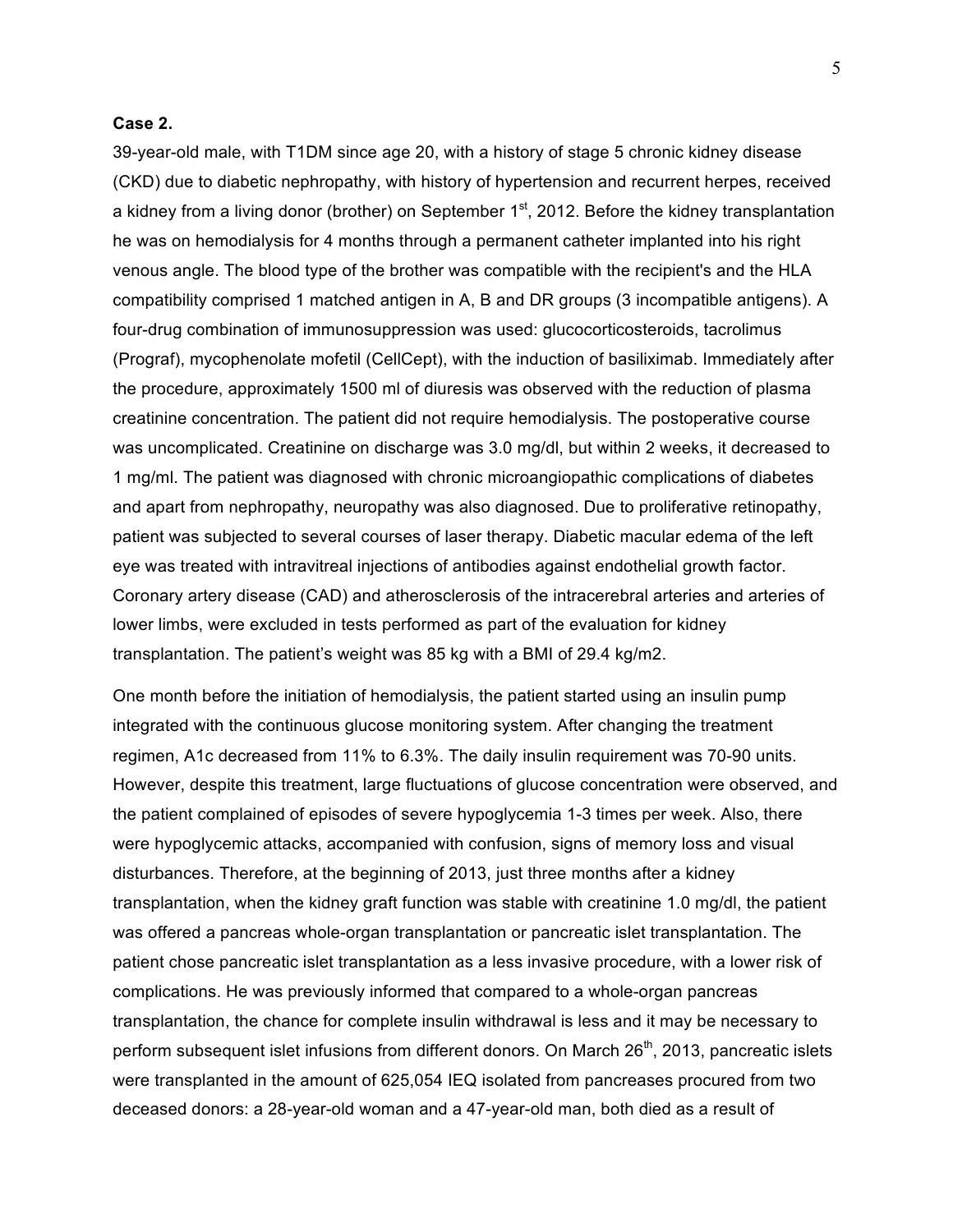intracranial hemorrhage and both had the same blood type 0 with the recipient. For both donors, all HLA antigens were incompatible. Recipient did not have anti-HLA antibodies. In the immunosuppressive treatment, tacrolimus, mycophenolate mofetil and prednisone were maintained. In addition, basiliximab and etanercept were given. The administration of thymoglobulin was skipped due to a concern of too excessive immunosuppression, as the patient had recurrent herpes in the past. Islets were infused through a percutaneous, transhepatic catheter introduced into the portal vein by an interventional radiologist, under the control of ultrasonography and fluoroscopy. After the transplantation, islets started to function, which was confirmed by the presence of c-peptide in the blood. As time progressed, insulin requirements decreased from 90 units to 20-30 units per day. The daily range in glucose level fluctuations decreased significantly from 30-300 mg/dl to 80-160 mg/dl, and A1c stabilized to less than 7%. From the patient's perspective, the most important improvement was quality of life coming with the complete elimination of severe hypoglycemia episodes. Constant fear against sudden death due to hypoglycemia and loss of consciousness attacks, paralyzed him and his family life. Additionally after islet transplantation, his dietary restrictions significantly decreased and he could eat pizza or hamburgers without constant blood glucose monitoring. Such a significant improvement in the quality of life associated with better glucose control due to the islet transplantation which resulted in the patient having no further interest for next islet infusion in order to completely eliminate need for insulin. Up to date, he had no symptoms of coronary artery disease, atherosclerosis of the carotid arteries and arteries in legs. He required further laser therapy due to retinopathy. Three years after the transplantation, the patient had a detectable c-peptide in the peripheral blood indicating islets function. The patient gained 10 kg of body weight, which in combination with the insulin resistance further induced by taking steroids, caused a greater need for insulin and an increase in A1c to 8%. Currently, the patient experiences drops in glucose concentration up to 60-70 mg/dl. However, due to islet transplantation and subsequent long-lasting good glucose control, the patient regained hypoglycemia awareness, and developed simultaneous symptoms of anxiety and sweating, which allowed the patient to react on time with proper meal. Currently, the patient is considering another islet transplant. The anti-HLA antibodies are still not detectable and the function of the transplanted kidney is stable with a creatinine of 1.2 mg/dl.

# **Discussion**

Transplantation of the pancreas and pancreatic islets are currently the only method to restore the physiological secretion of endogenous insulin. Transplantation of pancreatic islets to the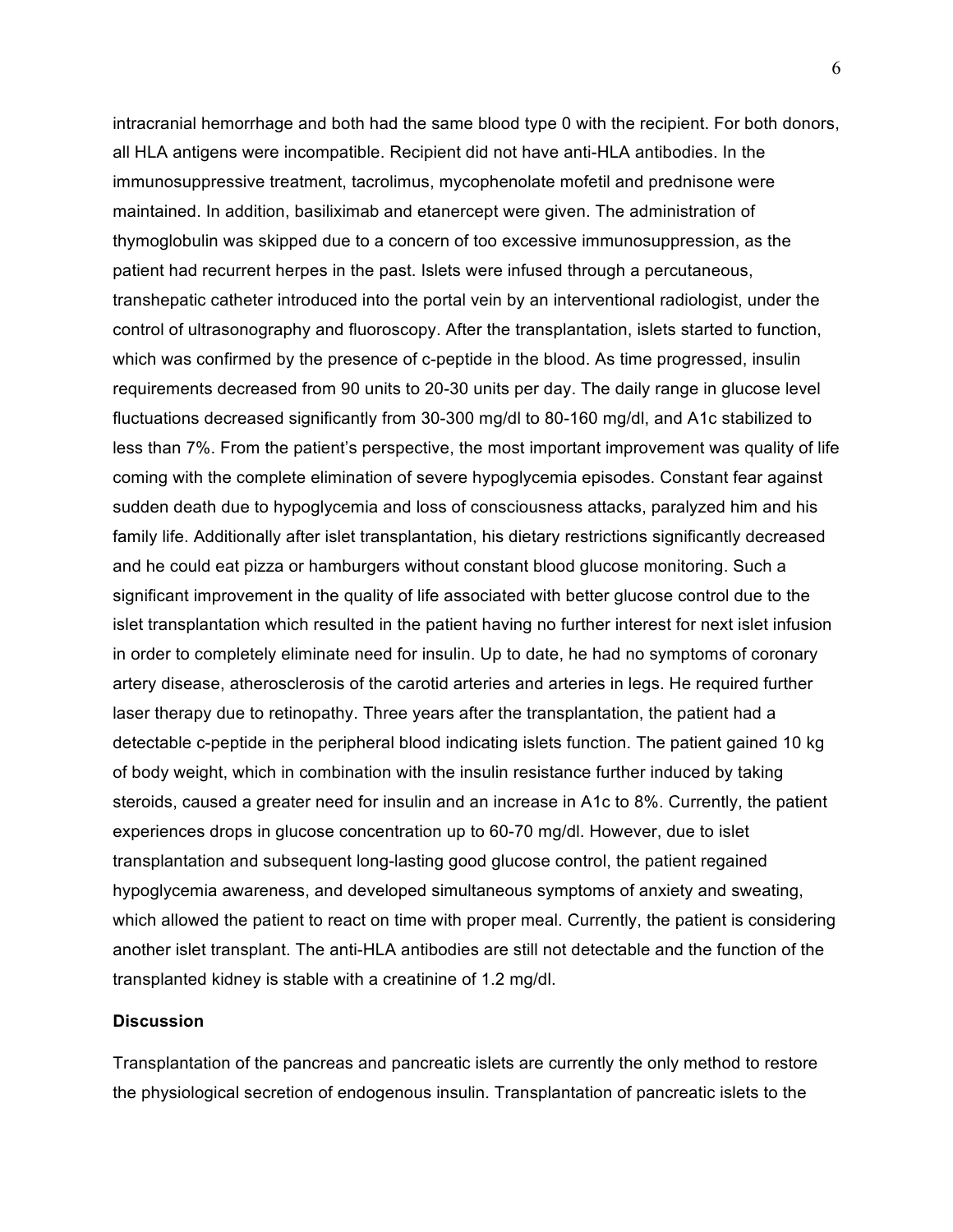liver via the portal vein is a safe method and is a minimally invasive alternative for the transplantation of the whole pancreas [1]. However, late metabolic outcomes after transplantation of the islets are not as good as in the case of a whole pancreas transplantation. Current technology allows isolation of 30-50% of islets from the donor's pancreas. Therefore, the recipient eventually receives significantly lower amounts of islets than what is present in a healthy organ. For this reason, even if the patient succeeds in complete discontinuation of insulin, the efficiency of β cells is borderline with reduced metabolic reserve. Obtaining insulin independence, although possible, especially with repeated infusions of islets from several donors, is not the main goal of pancreatic islet transplantation. The main goal, is to achieve a stable course of disease, minimize the risk of secondary complications and eliminate lifethreatening episodes of severe hypoglycemia either with reduced insulin requirement or without insulin. This is because there is no guarantee for a long lasting effect of pancreatic islet transplantation. This is mainly due to the progressive loss of function of transplanted islets, even despite the excellent initial function of the graft. However, even in the case of only residual secretory function of the graft, patients still do not have severe, symptomatic hypoglycemia, and glycemic control is easier than without transplanted β cells. For this reason, the indications for islet transplantation, as a minimally invasive alternative to the whole organ transplant in patients with normal renal function are: type 1 diabetes with frequent and severe episodes of hypoglycemia, without prodromal symptoms and threshold of symptoms below 50 mg/dl of glucose concentration, with symptoms affecting central nervous system, i.e. impaired level of consciousness, confusion, seizures, sudden death (risk of lethal neuroglycopenia), progression of diabetes, despite modifications of insulin therapy, poor metabolic control and recurrent ketoacidosis [2]. Proper selection of patients for this procedure is important in terms of potential side effects of immunosuppressive medications which are introduced simultaneously with the islets transplantation. It has been shown that pancreatic islet transplantation has been associated with improved quality of life only in those patients, who before the procedure complained about the unawareness of hypoglycemia and the occurrence of hypoglycemic episodes made them dependent on the help of third parties. These patients were not able to predict, prevent and treat hypoglycemic attacks, which inevitably led to frustration, depression, job loss, fear of driving, and thus negatively affected quality of daily living and performing their roles in the family. In patients, in whom the unsteady course of diabetes did not affect daily functioning, no benefits were gained in improving the quality of life [3]. Therefore, just like in the case of other procedures, the key to a successful qualification for pancreatic islet transplantation seems to be realistic expectation from both the patient and the physician. If the patient already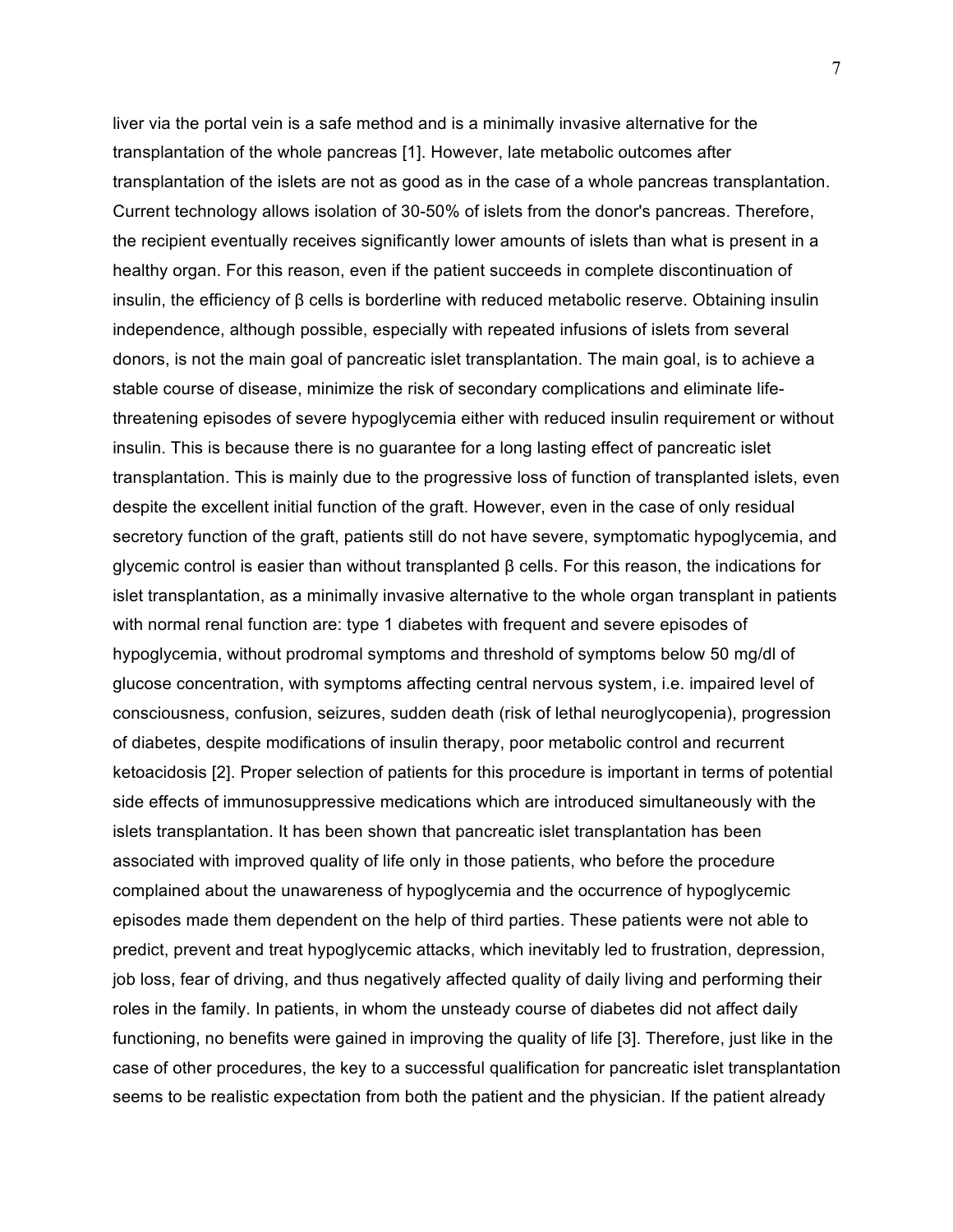received the kidney graft or another organ and has already been on immunosuppressive therapy, the indication for the transplantation of the islets can be expanded, as the islet infusion is a minimally invasive procedure with a low risk of complications. In 10% of patients, hepatic hemorrhage may occur, which most often requires only blood transfusion and only 1% of patients need surgery. Portal vein thrombosis is a rare complication, observed in about 3% of cases, usually partial, affecting the small branches of the portal vein and usually resolves after anticoagulation therapy without any clinical consequences. In the majority of patients with type 1 diabetes requiring kidney transplantation, inappropriate glycemic control has been chronically observed. After kidney transplantation, glycemic control usually worsens as a result of taking steroids and calcineurin inhibitors. Therefore, islets after kidney transplantation can bring significant benefit for patients in terms of better glycemic control expressed by lowering A1c and may stop or limit the progression of diabetic complications, including hypoglycemic attacks, atherosclerosis, retinopathy, neuropathy, as well as diabetic nephropathy in a transplanted kidney. This is confirmed by cases described above. In both cases, pancreatic islet transplantation was done after the failure of initially proposed methods of treatment, i.e. insulin pump with continuous glucose monitoring and pancreas transplantation (Case 1). Islet infusion into the liver through the portal vein was not associated with complications. Permanent insulin independence was not obtained after a single islet infusion. Even with losing some of the islet function, both patients had a significant benefit in terms of eliminating life affecting hypoglycemic episodes. The metabolic control measured by the A1c concentration also improved significantly. Patients had stabilization of their retinopathic and neuropathic disease. The function of the kidney transplanted in both patients remained stable, without signs of proteinuria. Since no protocol biopsy was performed, it was not possible to assess development of diabetic nephropathy changes in the transplanted kidney. Although the diabetic nephropathy may lead to end-stage failure of the allograft after several years, when acting together with other factors it may further shorten the time to end stage renal failure of the transplanted kidney [4, 5]. Insulin independence was obtained only in the patient who received two subsequent infusions of pancreatic islets (Case 1). It is convergent with previously published results, that patients who received two subsequent islet infusions compared with a single infusion were insulin independent more often and for a longer period of time, and had a better function of the transplanted islets evaluated by c-peptide and A1c concentration [6, 7]. Similar results were obtained in another group of islet after kidney recipients in 7 year follow-up [8]. It is worth to mention that the deterioration and ultimately loss of transplanted β-cell function was correlated with the increase in body weight. It seems that similarly as in type 2 diabetes, in case of an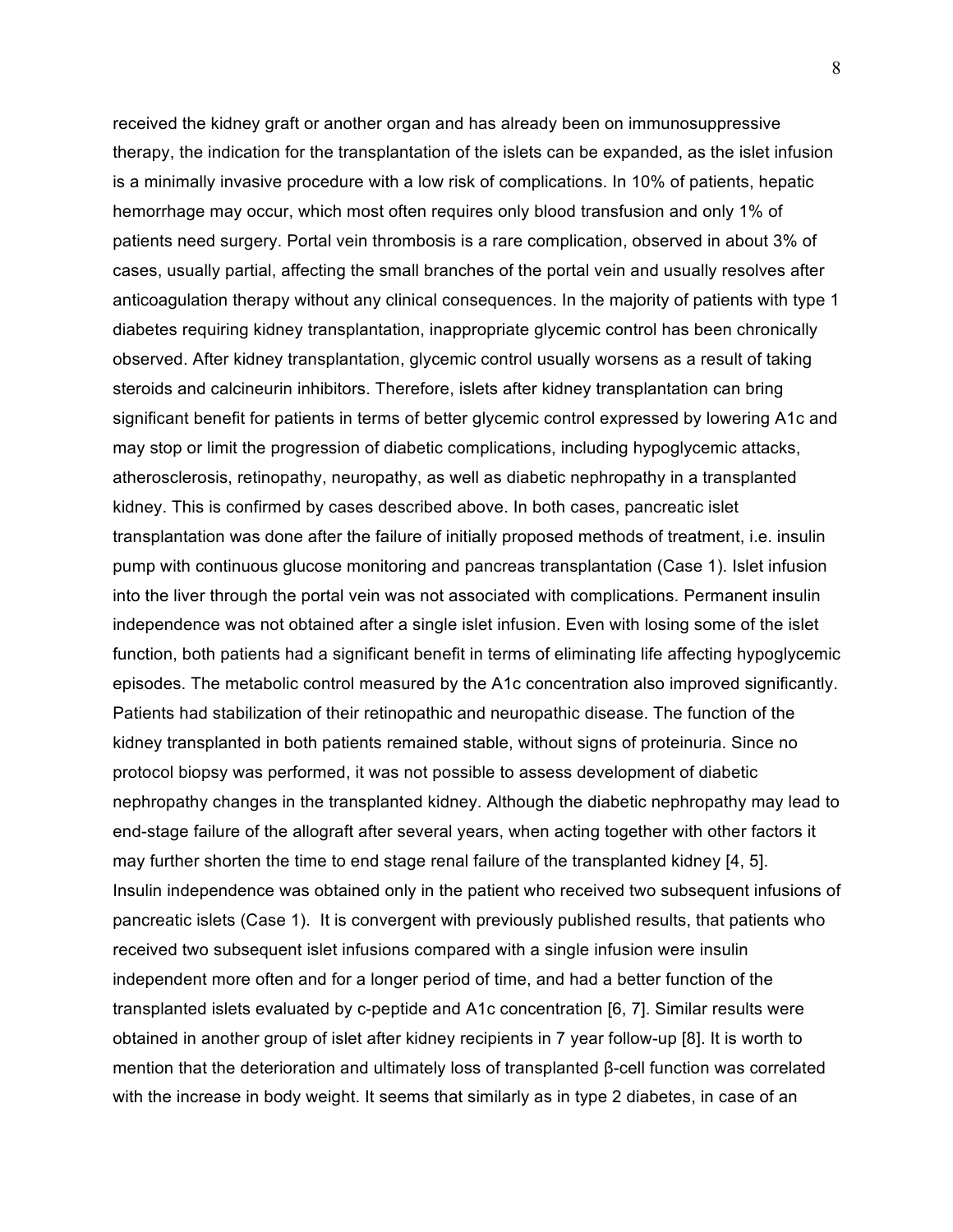increase in insulin resistance, compensatory hyperinsulinemia leads to exhaustion of the secretory capacity of transplanted β cells.

It is important to stress that in subsequent transplantations (kidney transplantation >> pancreatic islet transplantation >> second pancreatic islet transplantation), despite the exposure to numerous non-compliant HLA antigens, no production of anti-HLA antibodies and increasing PRA rate was observed. Also no deterioration of kidney function due to immunization and rejection was observed. The reason is proper administration of immunosuppressive drugs, constant maintenance of the appropriate level of these drugs, which protects against immunization and rejection [9]. When pancreatic islet transplantation was performed in patients with normal renal function (without renal transplantation), the loss of islet function was associated with immunization of the recipient due to discontinuation of immunosuppression leading to development of anti-HLA antibodies [10]. In addition, in these patients the toxicity of tacrolimus led to deterioration of renal function over time, but to a lesser extent than in the control group of patients who despite optimized insulin treatment had uncontrolled diabetes awaiting islet transplantation [11]. Therefore, kidney recipients who already take immunosuppressive medications to prevent rejection of a transplanted organ are a group of patients that can greatly benefit from β-cell transplantation with the acceptable risk of side effects.

## **Summary**

Transplantation of pancreatic islets is an alternative and complementary method for the transplantation of the whole pancreas. As a minimally invasive procedure, it is a safe method of treatment with a low risk of complications. It seems to be the optimal form of treatment especially for patients after kidney transplantation, already receiving immunosuppression to prevent rejection of transplanted kidney, especially when additional risk coming with the procedure is minimal. In addition, the function of the transplanted kidney remains stable and there is no increase in the percentage of PRA observed, what otherwise may make it difficult to find a donor in the future if subsequent kidney transplantation needed. Transplantation of pancreatic islets allows the patient to achieve a stable course of diabetes, minimize the risk of secondary complications and eliminate life-threatening episodes of severe hypoglycemia. Due to the progressive loss of function of transplanted islets and time limited insulin independence, even despite the good initial function of transplanted β-cells, the achievement of insulin independence should not be the primary goal of pancreatic islet transplantation. The patient must participate in the decision-making process and be familiar with the real benefits and risks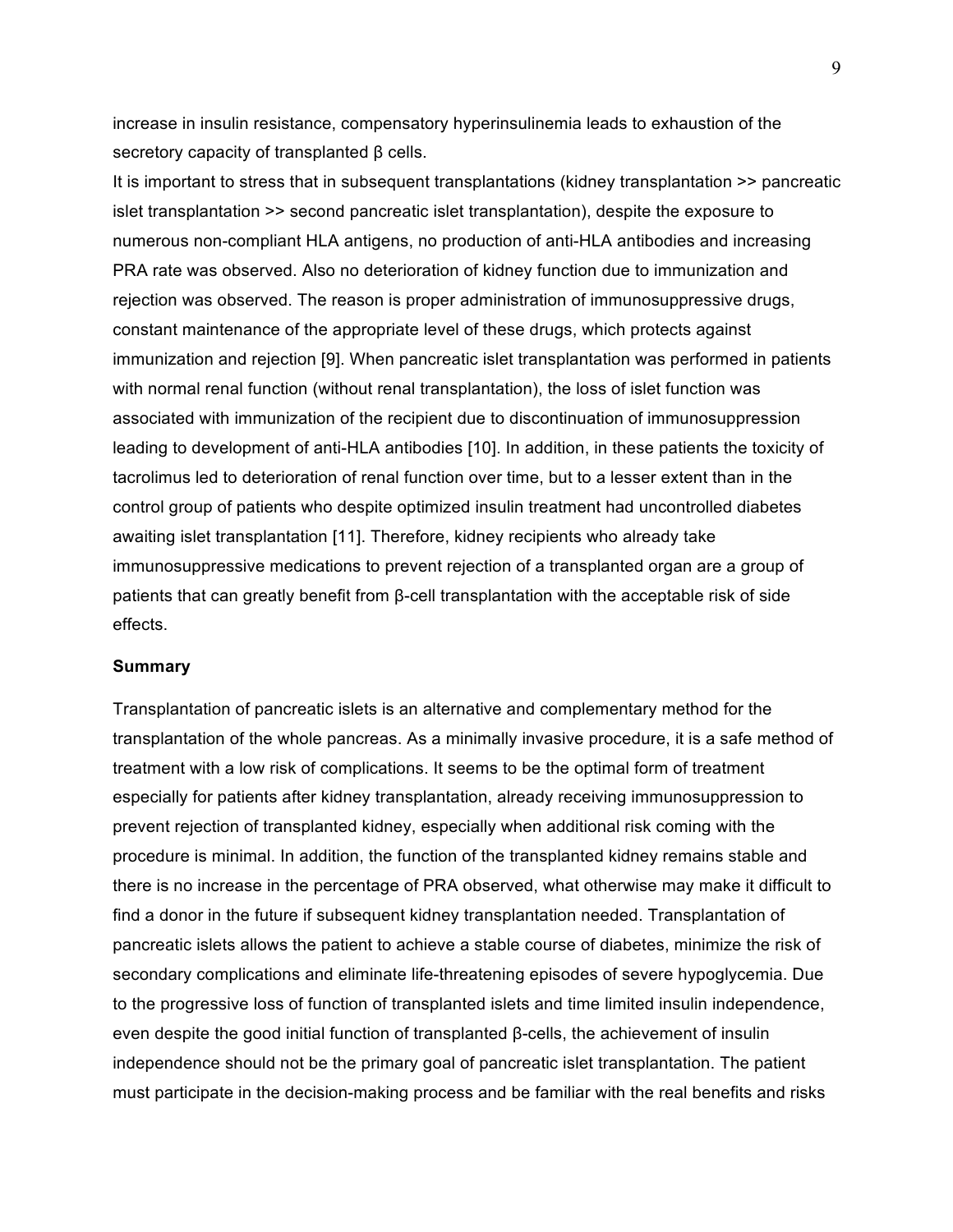involved in the procedure. Presented case reports refer to patients undergoing pancreatic islet transplantation and remain under the care of Dr. Piotr Witkowski's Team from the Department of Surgery, Transplant Division at the University of Chicago.

# **References**

- 1. Gerber PA, Pavlicek V, Demartines N. Simultaneous islet-kidney vs pancreaskidney transplantation in type 1 diabetes mellitus: a 5 year single centre followup. Diabetologia. 2008; 51: 110-9.
- 2. Pedersen-Bjergaard U, Pramming S, Heller SR i wsp. Severe hypoglycaemia in 1076 adult patients with type 1 diabetes: influence of risk markers and selection. Diabetes Metab Res Rev. 2004; 20: 479-86.
- 3. Benhamou PY, Milliat-Guittard L, Wojtusciszyn A i wsp. Quality of life after islet transplantation: data from the GRAGIL 1 and 2 trials. Diabet Med. 2009; 26: 617- 21.
- 4. Nyumura I, Honda K, Babazono T i wsp. Recurrence of diabetic kidney disease in a type 1 diabetic patient after kidney transplantation. Nephrology (Carlton). 2015; 20 Suppl 2:90-2.
- 5. Salifu MO, Nicastri AD, Markell MS i wsp. Allograft diabetic nephropathy may progress to end-stage renal disease. Pediatr Transplant. 2004; 8: 351-6.
- 6. Borot S, Niclauss N, Wojtusciszyn A i wsp. Impact of the number of infusions on 2-year results of islet-after-kidney transplantation in the GRAGIL network. Transplantation. 2011; 92: 1031-8.
- 7. Cure P, Pileggi A, Froud T i wsp. Improved metabolic control and quality of life in seven patients with type 1 diabetes following islet after kidney transplantation. Transplantation. 2008; 85: 801-12.
- 8. Gerber PA, Locher R, Zuellig RA i wsp. Glycemia, Hypoglycemia, and Costs of Simultaneous Islet-Kidney or Islet After Kidney Transplantation Versus Intensive Insulin Therapy and Waiting List for Islet Transplantation. Transplantation. 2015; 99: 2174-80.
- 9. Tufveson G. An experience of pancreas and islet transplantation in patients with end stage renal failure due to diabetes type I. Curr Opin Organ Transplant. 2009; 14: 95-102.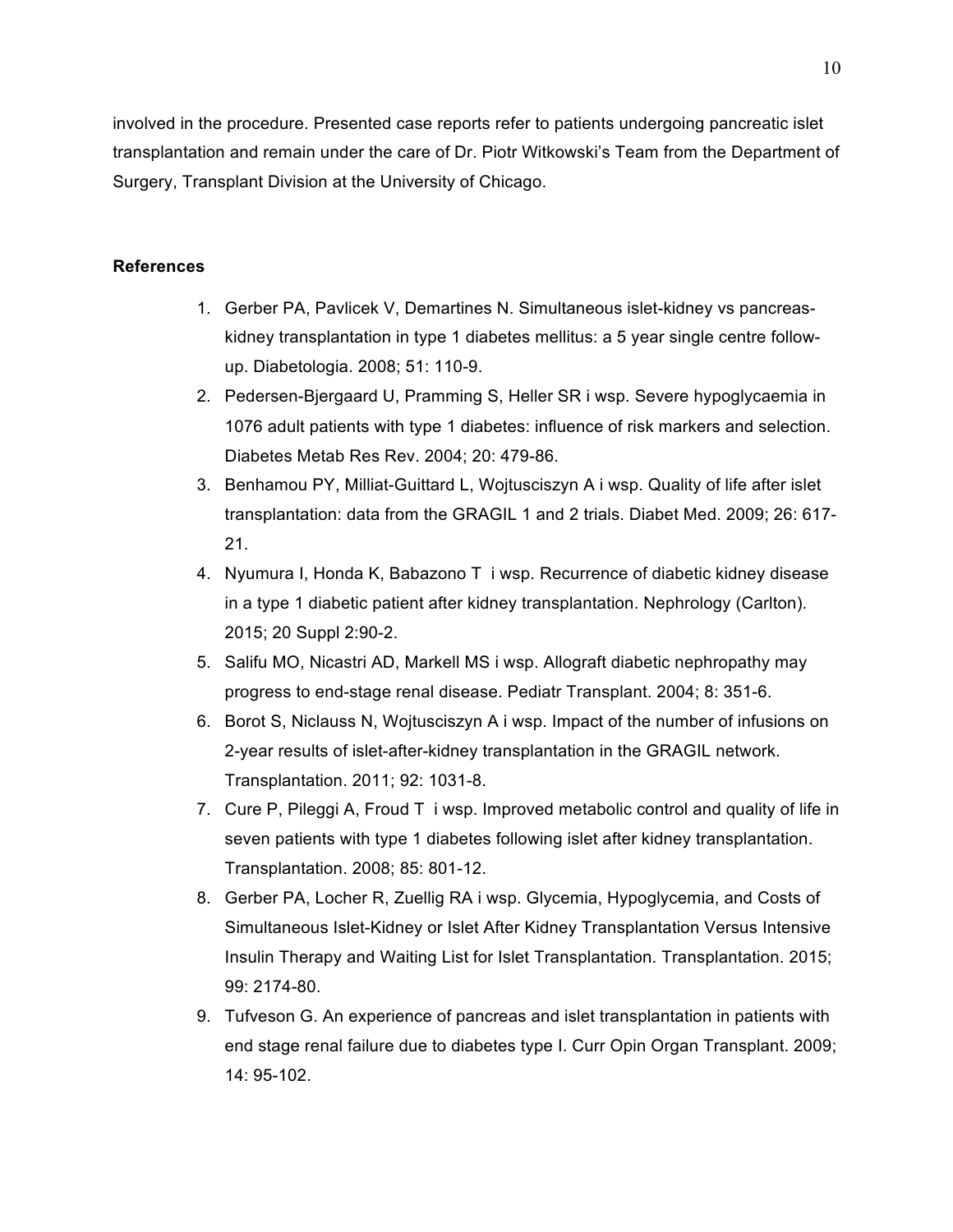- 10. Campbell PM, Senior PA, Salam A i wsp. High risk of sensitization after failed islet transplantation. Am J Transplant 2007; 7:2311–2317.
- 11. Warnock GL, Thompson DM, Meloche RM i wsp. A multi-year analysis of islet transplantation compared with intensive medical therapy on progression of complications in type 1 diabetes. Transplantation. 2008; 86: 1762-6.